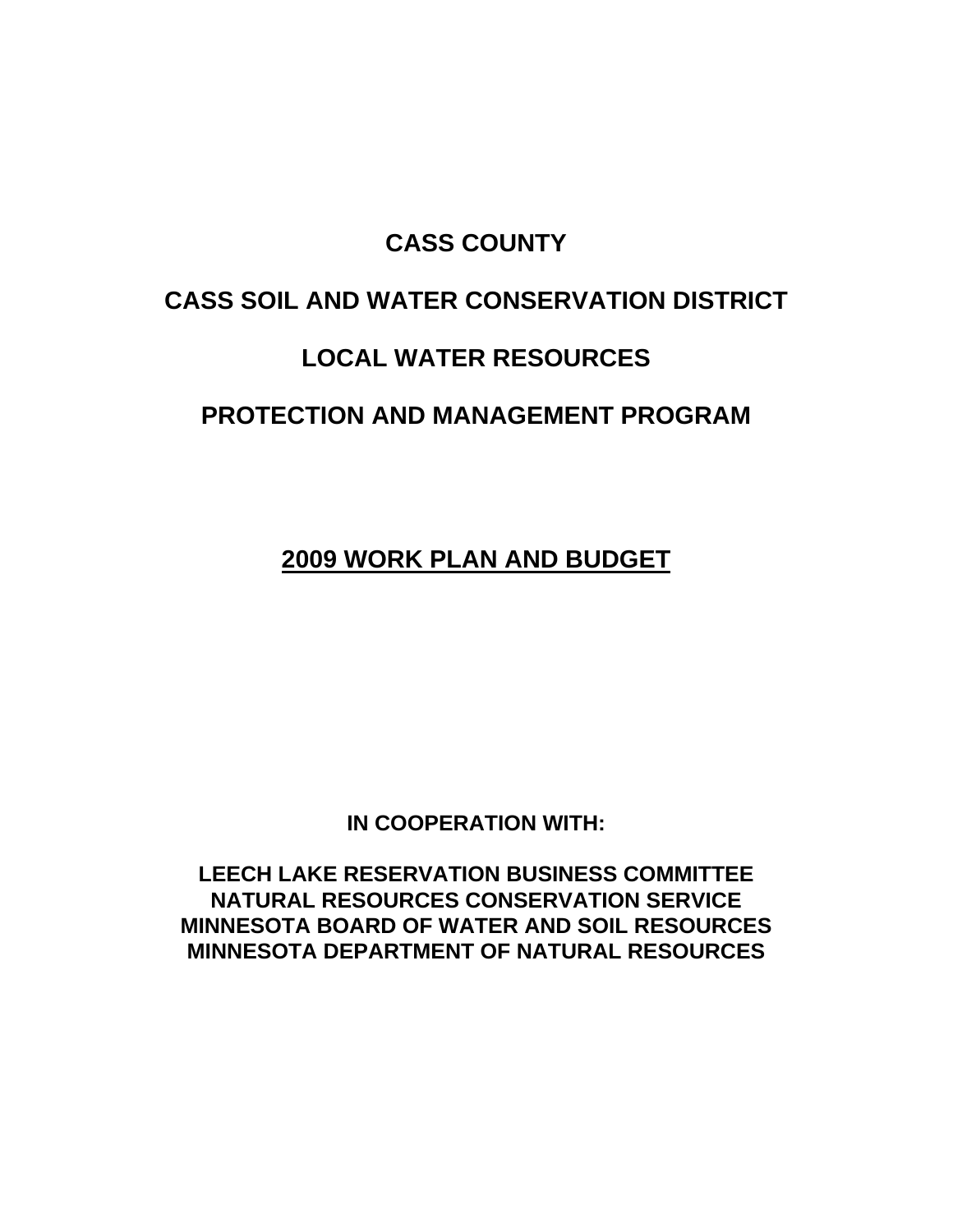#### **CASS SWCD MISSION STATEMENT**

**It is the mission** of the Cass Soil and Water Conservation District to provide leadership and technical assistance to landowners and cooperating agencies in the wise use, conservation, and management of Cass County's natural resources.

#### **DISTRICT SUPERVISORS AND STAFF**

District Board:

 Jim Ballenthin, Chairman J.David Harder, Vice Chairman Will Pehling, Secretary Tom Kuschel, Treasurer Ken LaPorte, Member

District Staff\*\*:

 John Sumption, District Manager Brenda Davis, Clerk Bob Wright, Technician

**HIGH PRIORITY EROSION PROBLEMS**

\*\*--Cass SWCD has a service agreement with the Cass County Environmental Services Department for employee services.

#### **SUMMARY**

Cass County's Comprehensive Local Water Planning serves as the workplan for the Cass SWCD. That plan lists education & information, monitoring & data collection, inventory & mapping, land & water treatment, and regulation & ordinance activities to be undertaken in 2009 and/or carried over from 2008. A full copy of the Cass County Comprehensive Local Water Planning is available on our website at: http://www.co.cass.mn.us/esd/pdfs/comprehensive\_plan.pdf

#### **STATE COST-SHARE FUNDS NEEDED**

# Shoreline Erosion 25,000 **HIGH PRIORITY SEDIMENTATION PROBLEMS** Residential Development Stormwater Control 15,000 **HIGH PRIORITY FEEDLOT--1 IN COUNTY**  $8,000$ TOTAL \$48,000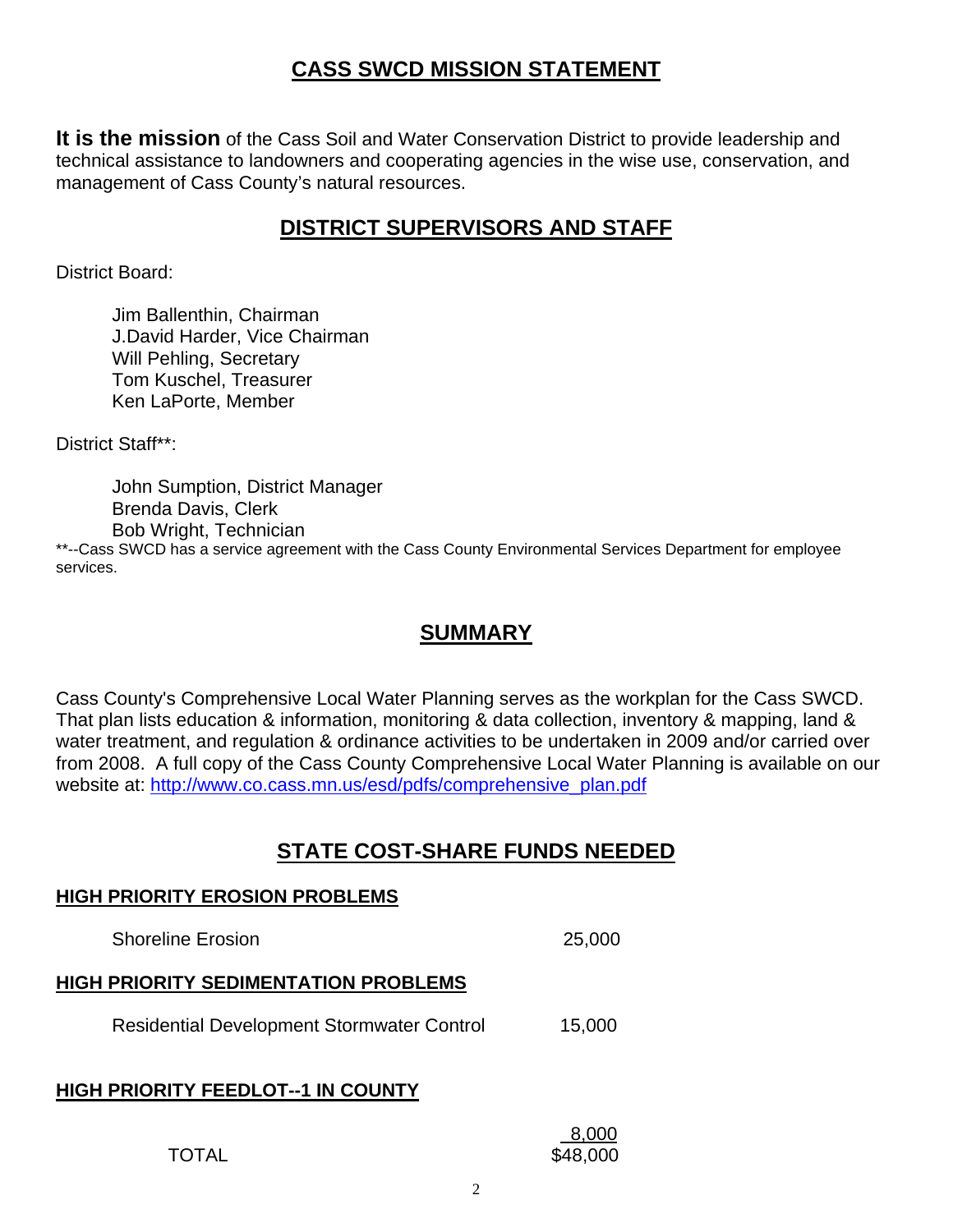#### **HIGH PRIORITY AREA DESIGNATIONS**

#### **HIGH PRIORITY EROSION**

 Areas where erosion from wind or water is occurring on Class I-IV soils equal to or in excess of 2 X T tons per acre per year or any area within 300 feet of a water course or within 1000 feet of a water basin or wetland eroding by water in excess of T tons per acre per year. Highest priority will be given to lakes, wetlands, or water courses classified by the Department of Natural Resources as protected waters of the State.

#### **HIGH PRIORITY SEDIMENTATION**

 Areas within 300 feet of a water course or 1000 feet of a lake or wetland where the water erosion rate exceeds three tons per acre per year or areas where the district can show that sediment delivery occurs from the watershed or direct conveyance such as a storm sewer or impervious surface discharging to these waters. Highest priority will be given to lakes, wetlands, or water courses classified by the Department of Natural Resources as protected waters of the State.

#### **HIGH PRIORITY FEEDLOTS**

 Feedlots where the pollution potential rating from the USDA-SCS feedlot model is greater than or equal to one and which are discharging pollutants to Department of Natural Resources designated protected waters of the State or within 100 feet of a water well.

#### **BUDGET**

Cass Soil and Water Conservation District--F.Y. 2009 Budget

#### Revenues

Intergovernmental

| <b>County Grant</b>            | 6,225     |
|--------------------------------|-----------|
| <b>State Grant</b>             | 35,461    |
| <b>Federal Grant</b>           |           |
| <b>Total Intergovernmental</b> | \$41,686  |
| <b>Miscellaneous</b>           |           |
| <b>Well Monitoring</b>         | \$<br>600 |
| Interest                       | 600       |
| Miscellaneous                  | 1,200     |
| <b>Total Miscellaneous</b>     | \$2,400   |
| <b>Total Revenues</b>          | 14.086    |